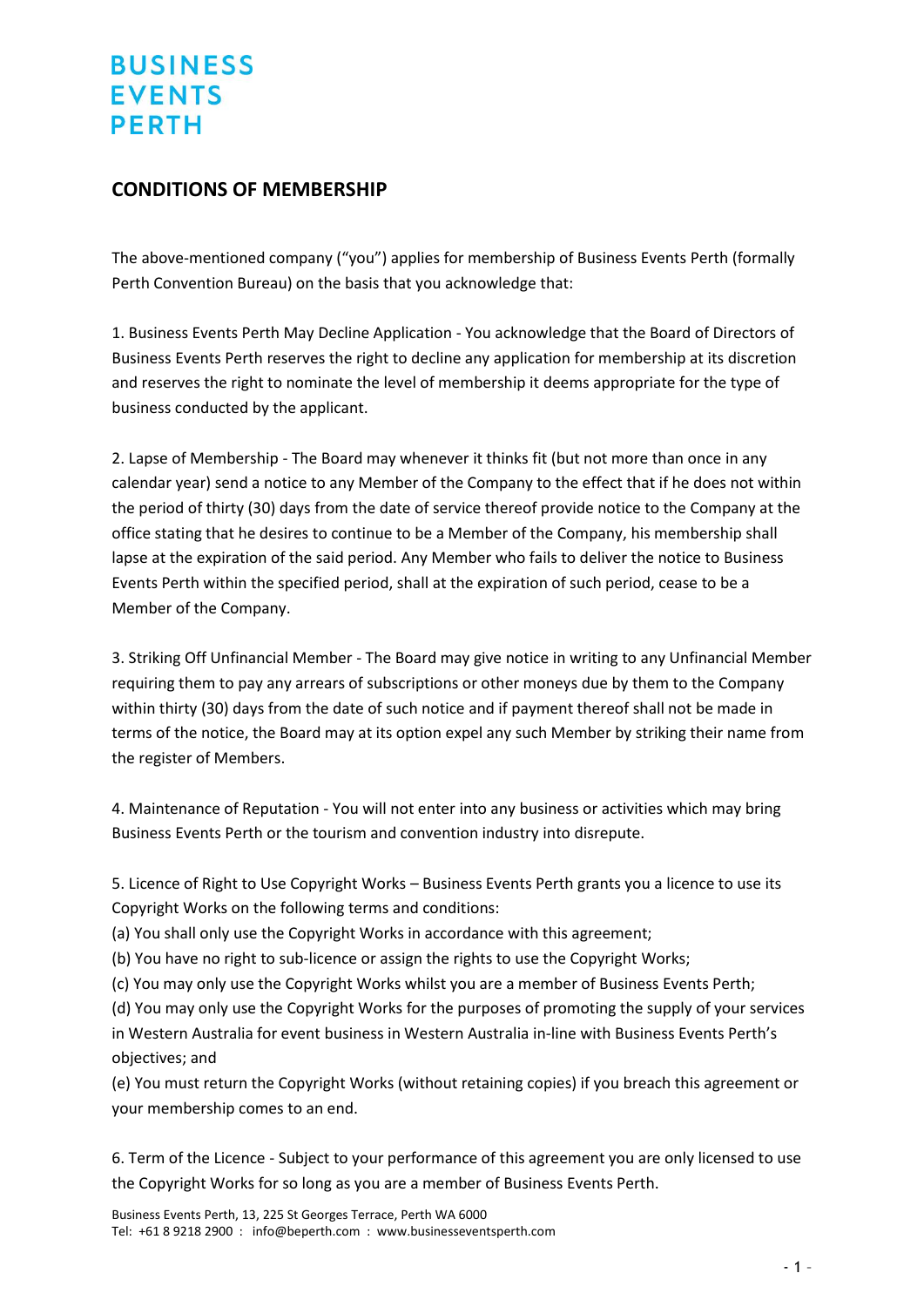## **BUSINESS EVENTS PERTH**

7. Responsibility for Security of Copyright Works - You are responsible for maintaining the proper security and control of the Copyright Works to ensure there is no unauthorised use by a third party of the Copyright Works and that the Copyright Works are protected at all times from unauthorised access or use by a third party, or misuse.

8. Intellectual Property Rights - You acknowledge and agree that all right, title and interest in the Copyright Works, Business Events Perth trade marks, and the Business Events Perth Database, including all Intellectual Property Rights (and future rights), are owned exclusively by Business Events Perth. You agree to assign all such rights to Business Events Perth upon request.

9.1 Licence to Access to Business Events Perth Database - Subject to the terms and conditions of this agreement, Business Events Perth hereby grants to you for the term of your membership with Business Events Perth a nonexclusive, non-transferable right to access the Business Events Perth Database. This agreement does not grant to you any right, title or interest in the Business Events Perth Database.

9.2 Designated use - You shall only use the Business Events Perth Database to pursue business event business in Western Australia in a manner consistent in the objectives of Business Events Perth. 9.3 Term of Access to Business Events Perth Database - The right to access the Business Events Perth Database granted under this agreement shall commence upon receipt of payment of your membership fees and shall continue until your membership is terminated or expires.

10. Confidentiality Undertakings - In consideration of Business Events Perth agreeing to provide you with access to the Business Events Perth Database, and as a condition of that disclosure, you must: (a) receive and hold the information in strict confidence;

(b) not disclose the whole or any part or parts of the information in the database to any person;

(c) not permit or allow the disclosure of the information by any other person or allow them to have access to the Business Events Perth Database;

(d) take all steps to do all things as may be necessary, prudent or desirable in order to safeguard the confidentiality of the Business Events Perth Database; and

(e) not make or allow copies to be made of any extracts of all or any part of the Business Events Perth Database.

Nothing in this agreement restricts the disclosure of information which is intended to be disclosed to the public or is in the public domain other than through a breach of this agreement or information that is required to be disclosed by operation of law, or by any statute or court order.

11. Copyright Warnings - You shall not alter, remove, erase or hide from view any copyright or other proprietary warnings of Business Events Perth in relation to the copyright in the Business Events Perth Database.